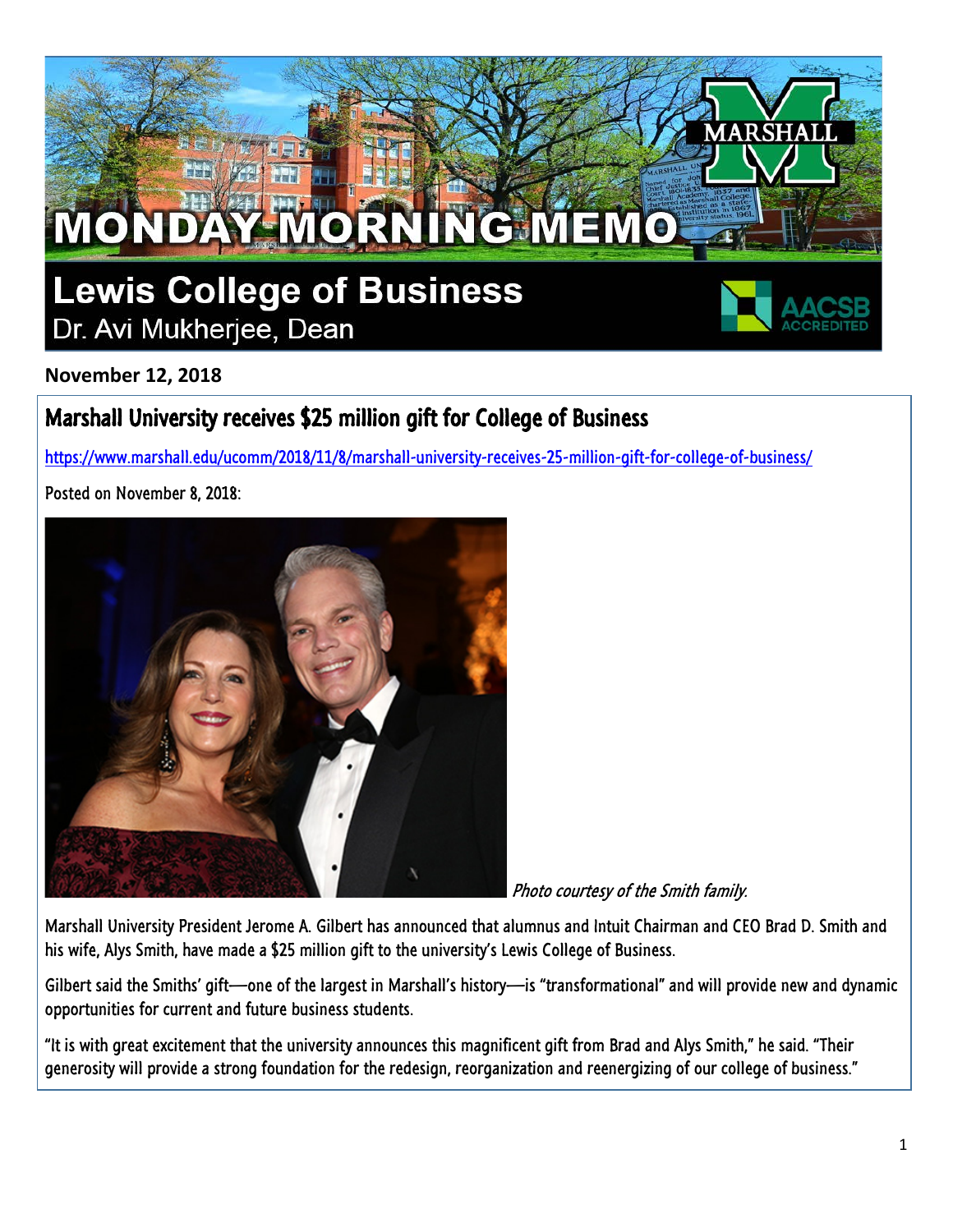## MONDAY MORNING MEMO **Lewis College of Business** Dr. Avi Mukherjee, Dean

In announcing the gift, Gilbert said the university is proud of its alumni, like Smith, who have built outstanding careers with the education they received at Marshall.

"The commitments Brad and Alys have made to Marshall over the past five years are changing the lives of our business students for generations to come," he added. "They are setting a prime example of career and philanthropic goals for our students."

Brad Smith, who graduated from Marshall in 1986 with a bachelor's degree in business administration, said he and his wife are enthusiastic about aiding the school and its students through continued education and academic expansion.

"Alys and I are passionate about education and economic empowerment in West Virginia, Ohio and the surrounding Appalachia area," he said. "We believe in supporting programs that are strategic, enduring and making a lasting impact on students. We appreciate the opportunity to continue to work with Marshall leaders to bring new insights in business programs to reality."

Dr. Avinandan "Avi" Mukherjee, dean of the Lewis College of Business, said the gift will allow Marshall to rework its business curriculum and build new facilities.

Mukherjee said, "In addition to redesigning our programs through experiential learning and close industry-academic partnerships, we will build new facilities with spaces to nurture collaboration, creativity and entrepreneurship. In appreciation for the Smiths' vote of confidence, we will name our new business building the Brad D. Smith Center for Business and Innovation."

"In this new building intended to promote teamwork and hands-on learning, students will find creative ways to apply problemsolving strategies, which will be invaluable to them in the workforce," he continued. "The new *Center space will allow our* students' and community members' dreams to come to fruition. This generous gift is truly a game-changer for our business programs, as we can now aspire to the next level of excellence. Today will be recognized as a pivotal moment for the university, as well as for the entire region."

Mukherjee said the location of the new business building will be announced at a later date.

In recognition of the Smiths' gift, the college of business also will name its undergraduate and graduate schools the Brad D. Smith Undergraduate School of Business and the Brad D. Smith Graduate School of Business, respectively.

Dr. Jaime R. Taylor, Marshall's provost and senior vice president for academic affairs, said, "Upon meeting Brad and Alys, I understood why everyone at Marshall values their friendship. Their vision to help our students lies in the belief that, with a good education, anything is possible."